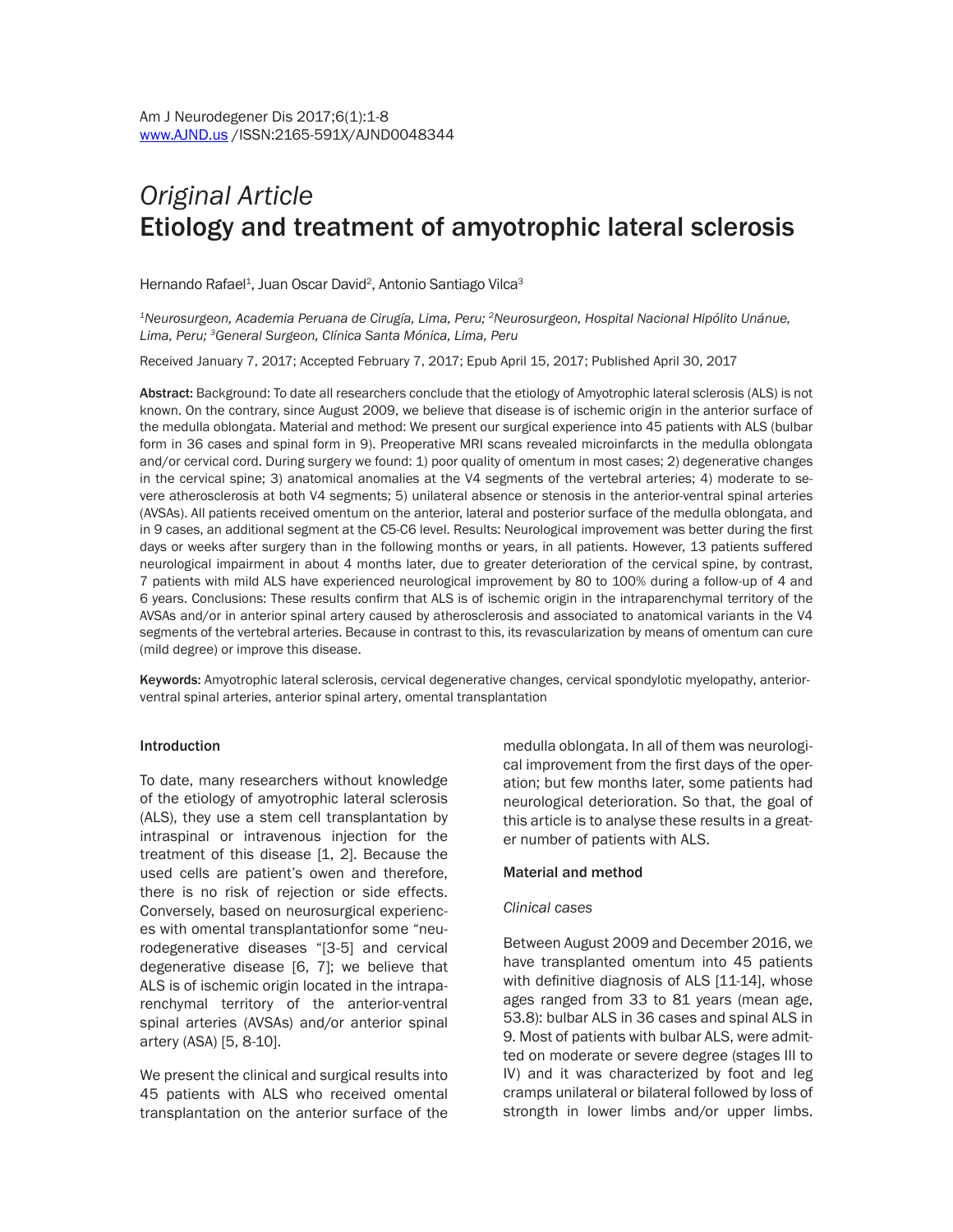

Figure 1. Preoperative MRI scan of a 51-year-old man with pain neck and shoulder, showing severe cervical degenerative changes. Ten months before the onset of ALS, he was operated by cervical spondylosis.

Bilateral peripheral facial paresis, moderate or severe dysarthria, mild or moderate dysphagia, moderate or severe weak voice, inclination of the head, weakness in the respiratory muscles during the inspiration, fasciculations and moderate paresis in the tongue, malnutrition or weight loss, tetraparesis (spastic in lower limbs and flaccid in the proximal portion of the upper



Figure 2. Preoperative MRI scan of a 50-year-old woman with bulbar ALS, showing degenerative changes and microinfarcts in the cervical cord. She presented moderate tetraparesis, diffuse fasciculations, and light dysarthria.

limbs), moderate or severe hypotrophy in the muscules of the scapulohumeral waist in all patients with spinal ALS, fasciculations in chest and abdomen, as well as in the upper and lower limbs, anemia and constipation. Only four patients were admitted with bulbar symptoms (dysarthria, dysphagia and fasciculations in the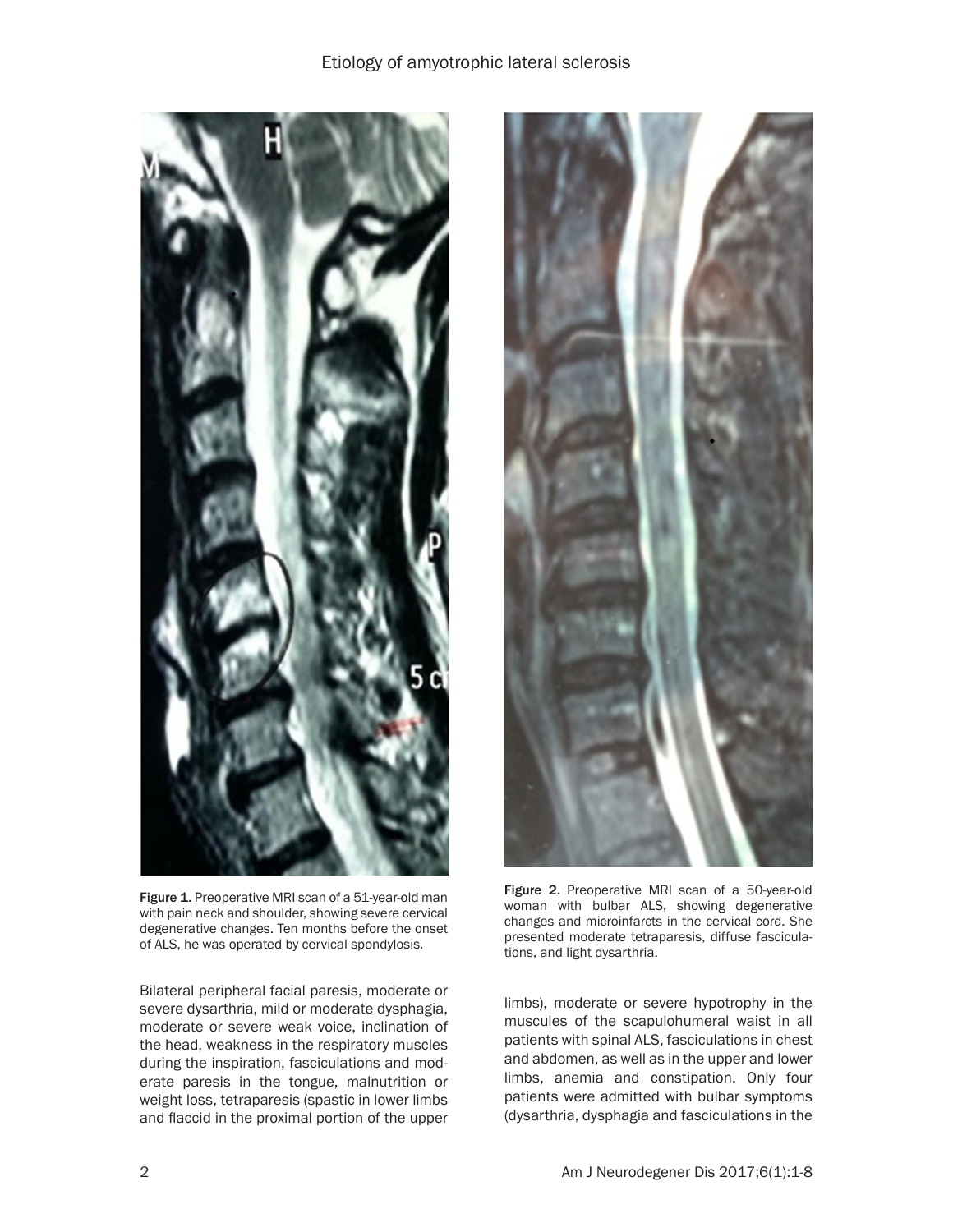## Etiology of amyotrophic lateral sclerosis



Figure 3. Preoperative MRI scan of a 55-year-old man with spinal ALS, showing severe cervical degenerative changes and microinfarcts in the lower cervical cord. The patient was admitted with normal gait and brachial amyotrophic diplegia.

tongue) without motor deficit in limbs. The onset of the symptoms in spinal ALS was charaterized by progressive brachial diparesis and muscular hypotrophy in scapulohumeral waist, and months or years later, they presented spastic paraparesis and then, bulbar symptoms. Only 7 patients with bulbar ALS were admitted at an early stage, while in the rest of cases, the definitive diagnosis was late. Previously, almost all the patients were consulted by several neurologist, even in specialized centers. No patient with tracheotomy or gas-



Figure 4. A cervical spine X-ray, showing anterior fixation in a 51-year-old man due to cervical degenerative disease. However, two months after surgery, he presented clinical data of ALS.

trostomywas admitted. Five patients had besides, type 2 diabetes mellitus. Ten of 45 patients also suffered fits of apneafor a few seconds associated with arterial hypotension, between 2 to 4 years before admission. Apnea was triggered by stress or moderate physical effort.

In 37 (82.2%) of these 45 patients, preoperative magnetic resonance imaging (MRI) scansshowed degenerative changes in the cervical spine in moderate or severe degree (Figure 1) characterized by osteoporosis in the vertebrae,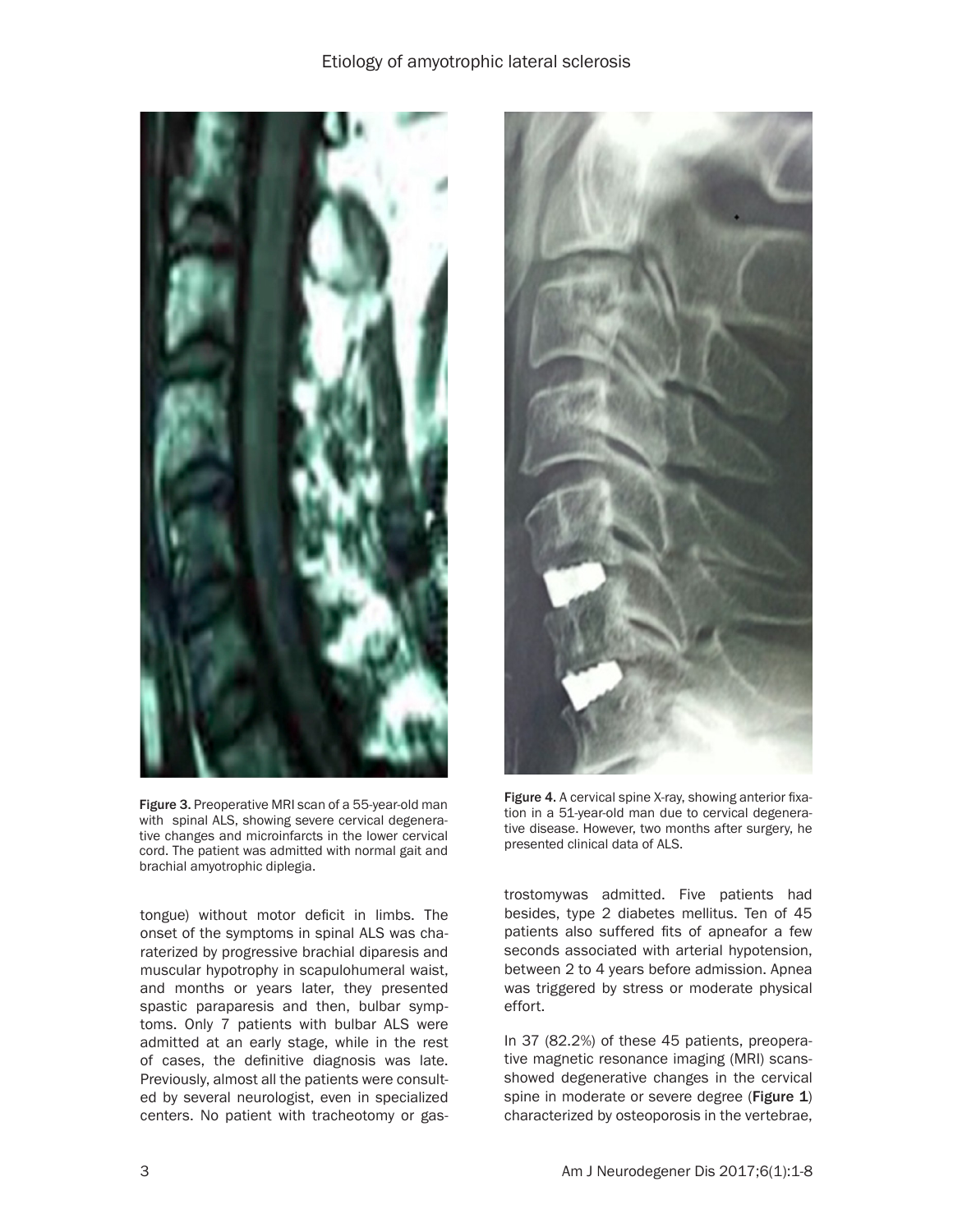osteophytes, height reduced of the discs, several herniated discs, spondylolisthesis, spinal canal stenosis and hypertrophy of yellow ligament, among other findings. Likewise, in these 37 patients, preoperative MRI scans also showed doubtful or evident zonesof microinfarcts in the medulla oblongata and cervical cord (Figure 2) and very evident in patients with spinal ALS (Figure 3). Likewise in 21 patients, MRI scans without contrast revelead atherosclerosis at the basilar artery and/or at the V4 segments of the vertebral arteries. Hypotrophy of the pyramids in 18 cases, as well as hypotrophy of the frontoparietal cortex in 12 cases. The electrodiagnostic tests revealed denervation and fasciculations, among other findings, in all patients. Prior to this study, no patient was clinically diagnosed. On the contrary, in my opinión, the diagnosis of ALS is clinical and the imaging studies (CT, MRI, SPECT or PET) are of little help [10, 15].

At the time of admission, 12 patients had already undergone surgical liberation of the cervical cord and its roots, by means of an anterior approach (Figure 4) or via laminectomy. Because the patients presentedclinical and radiological data of cervical degenerative disease [16-20]. That is, in addition to the MRI findings, these 12 patients had neck pain with or without radiation to shoulders, paresthesia in arms, limitation of lateral movement of the head and fasciculations in the scapulohumeral waist. Based on previous experiences [5, 8], an omental transplantation to the medulla oblongata was proposed to the patients and their family, and before surgery, the patient's status was recorded on videotape.

## *Operation*

Thesurgery was performed in two stages under general anesthesia: First, supraumbilical laparotomy to remove a segment of omentum and then, cervical laminectomy at the C1-C2 and C5-C6 (only in 9 cases) levels [5, 8, 21, 22]. During the laparotomy, in 36 patientsthe omentum was of poor quality; because this tissue was found thickened, pale and greasy (milky spots), ovoid, rounded, and poorly vascularized. A patient had not major omentum, because he havebeen suffered colon surgery several years ago, for this reason, we obtained almost all the minor omentum. This anatomical finding was informed to family members before surgery in the neck.

The medulla oblongata and cervical cord at C5-C6 level, was located as previously described technique [5, 8, 10, 21, 22]. During surgery we found: 1) hypertrophy of the posterior arc of atlas and spinous process of the axis; 2) hypertrophy of the yellow ligament; 3) inestability of the cervical spine; 4) anatomical variants of the V4 segments of the vertebral arteries; 5) moderate to severe atherosclerosis in both V4 segments; 6) absence or unilateral stenosis of the AVSAs, 7) several exsanguinated shorth and long circumferential arteries (arterial branches originated from the AVSAs and/or ASA); 8) several perforating arteries bloodless over the surface of the medulla oblongata; 9) hypotrophy of small nerve roots in the row of IX, X and XI cranial nerves, and 10) hypotrophy of the anterior roots at C5-C6 level. A segment of omentum was placed on the anterior (piramidal decussation and bulbar pyramids), lateral and posterior surface of the medulla oblongata and fixed to the dura mater by its inner face, and into 9 patients of this group, they received an additional segment of omentum on the anterior, lateral and posterior surface of the cervical cord (at C5-C6 level) by spinal ALS. In all cases, the dura matter was laxly faced and not to water seal. Two patients had transient arterial hypotension during the surgery and no bytrans-operative bleeding.

Thirty-five patients were extubated in the operating room. Eight patients were extubated in the intermediate care room between 1 and 4 hours after surgery due to weakness in the ventilation. One patient remained at intensive care unit by one day, and the other patient, during three weeks by respiratory complications. These 10 patients had malnutrition and/or severe ALS. Moreover, almost all patients left the operating room with nasogastric and Foley tube for 2 and 4 days. The nasogastric tube to receive liquid feed and hydratation.

## **Results**

Neurological improvement (in different degrees) was observed in all patients since the first days of the operation. This improvement was better during the first days and weeks after surgery than in subsequent months or years. This improvement consisted in greater intensity of voice, in thedysarthria and swallowing movement, reduction of spasticity and fasciculations, improvement of motor movement in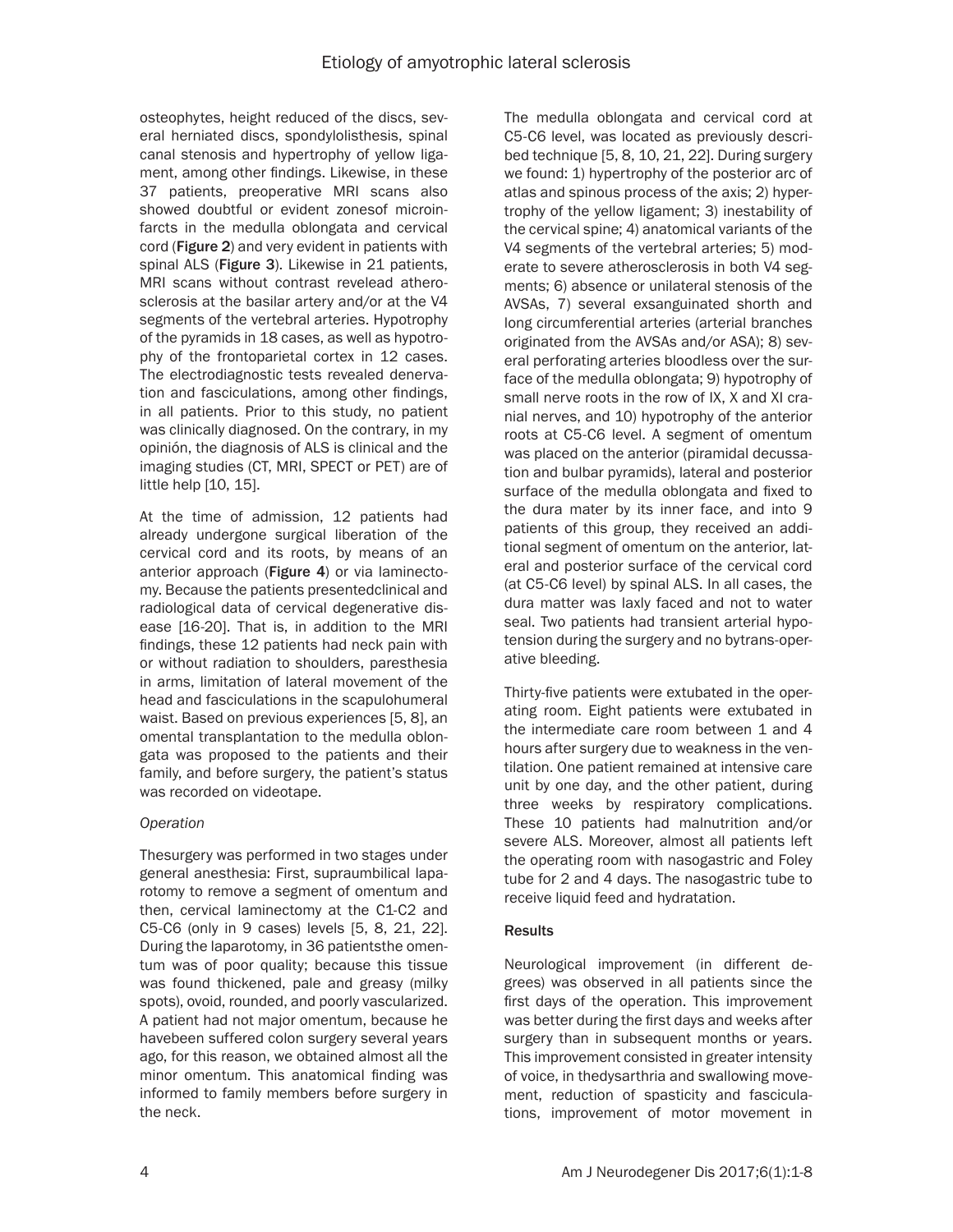

Figure 5. Postoperative MRI scan of the same patient of Figure 2, performed six months after omental transplantation by neurological deterioration. The study shows more impairment of the cervical spine and canal.

limbs. Into 8 patients, the fits of apneadisappeared and blood pressure was normalized, who received omentum on the piramidal decussation. The hyperglicemia in 5 patients with type 2 diabetes mellitus not changed after surgery. Physiotherapy began from the first day of surgery and it was performed by the patient himself, with the purpose of improving the functional of the residual corticospinal and corticobulbar pathways, as well as of neurons in the motor nuclei of anterior horns of the spinal cord and muscles. In other words, to improve the function of residual nervous tissue in the intra parenchymal territory of the AVSAs and ASA [4, 5, 13, 23, 24].

However, 13 patients with cervical degenerative disease presented different degrees of neurological impairment in about 4 months after surgery. In 9 patients postoperative MRI scansrevealed to the omentum on the medulla oblongata, although smaller than the omentum placed during surgery (Figure 5), and in a man with brachial amyotrophic diplegia, the cervical MRI scan showed to the omentum outside the intradural space. We believe that the output of the omentum to the epidural space was secondary to the effort during defecation, because the patient suffered of chronic constipation before the surgery. Three patients with advanced ALS of 51, 70 and 81 years of age, they died during theirhospitalization caused by pneumonia. A 51 year-old. mandied in his bedroom, five days after surgery. This patient was eating solid food, and also abruptly presented 3 fits of apnea, sweating and hypotension in his bedroom, but the last was fatal. During the last crisis, a chest X-ray revealed only small infiltration in the lower lobe of the right lung. Other patient, a 70-year-old woman, died 3 weeks after surgery due to chronic constipation, lack of appetite and pneumonia.

On the contrary, seven patients with bulbar ALS (in mild degree) have neurological improvement experienced between 80 to 100% during a following of 4 to 6 years, and currently, all of them are working. In these 7 patients, the omentum was of good quality, ie., smooth, malleable, moderate thick and with abundant blood vessels [10, 25].

## **Discussion**

These results confirm our previous observations [5, 8-10], that the etiology of this disease is of ischemic origin in the intraparenchymal (bulbar pyramids; piramidal decussation; ambiguus nuclei; the ventral respiratory groups or expiratory centers; the A1/C1 cell groups (related with the arterial pressure); dorsal motor nuclei of the vagus nerves; facial nuclei; hypoglossal nuclei and nucleus of the solitary tracts, especially the ventro-lateral portions, also known as the dorsal respiratory groups or inspiratory centers, among others) territory of the AVSAs whose normal average diameter is of 0.75 mm, and/or ASA with an average diameter of 0.80 mm up to about T1 level [5, 13, 24, 26, 27]. Therefore, this disease is not neurodegenerative; because it can be cured (mild stage) or improved (moderate or severe stage) through an omental transplantation on the anterior surface of the medulla oblongata. A conclusion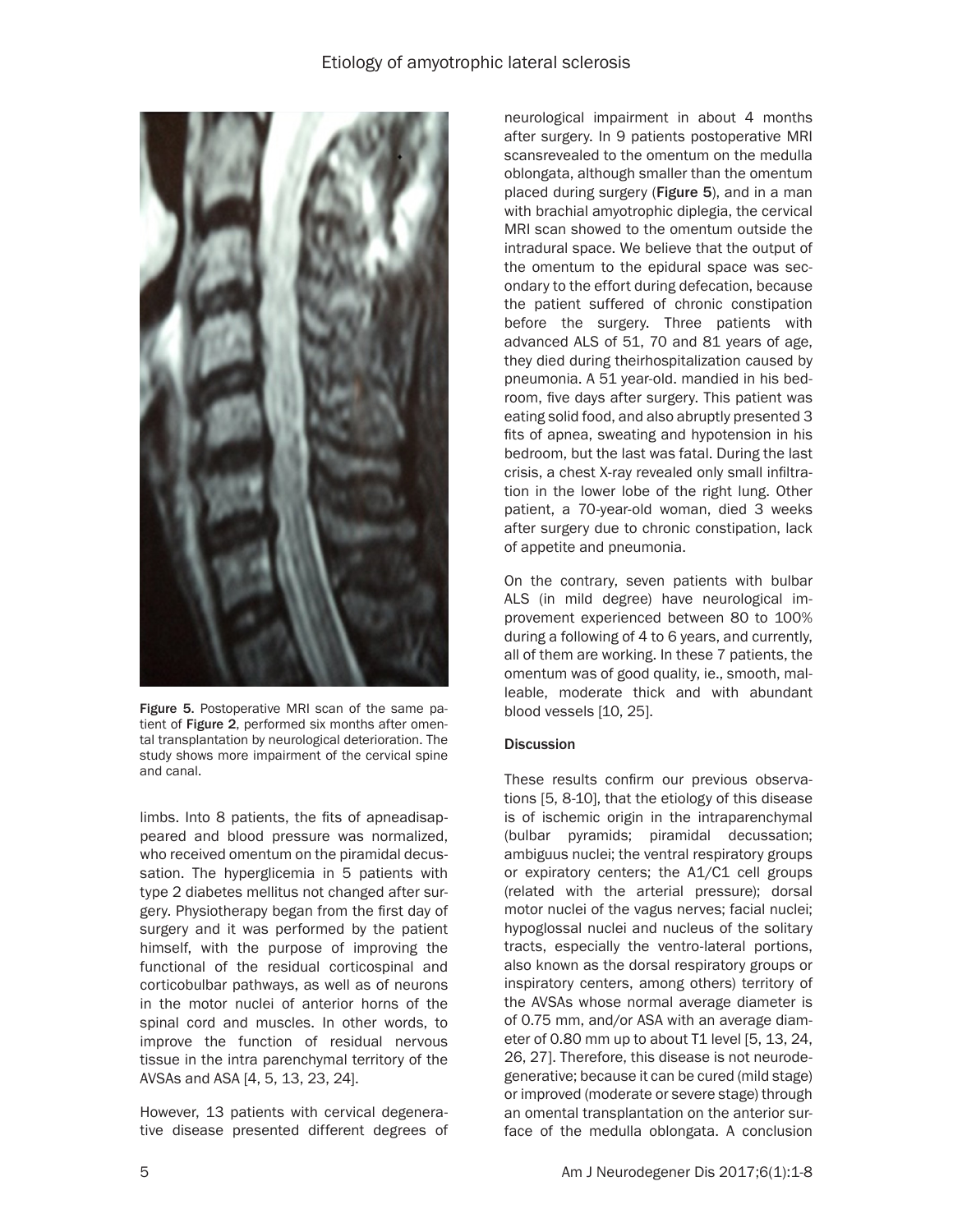contrary to most researchers, who continue to support that ALS is a neurodegenerative disease, and therefore has not cure. But more and more new scientific contributions support our results, particularly in relation to the etiological agent.

In 2004, based on neurosurgical experiences with omental transplantation,one of us published a hypothesis about the neurodegenerative mechanisms [3, 4]. Hypothesis supported currently by several authors [28-30], that the neurodegenerative process is secondary to the formation of free radicals and oxidative stress in the ischemic area; provoking an imbalance between the oxidant and anti-oxidant (endogenous defenses) systems, in favor of the oxidants [3, 9, 15, 31]. Under normal biochemical and physiological conditions in any area of the brain, the levels of free radicals are controlled by enzymes such as catalase, glutatione peroxidase and various types of superoxide dismutase, among other endogenous defenses (anti-oxidants) which prevent the process of oxidative stress, ie., irreversible damage to intracellular biological molecules such as DNA, RNA, proteins and lipids [4, 15, 28, 1]. In this way in the nervous tissue in ischemia and ischemic penumbra by atherosclerosis and/or the influence of environmental chemicals (cigarette smoking, pesticides and organic solvents, etc) [3, 4, 9, 15, 28], a normal neuron with aerobic respiration, it turn into in other ischemic neurons with anaerobic respiration, associated with a decrease of ATP, loss of control of cell membrane and increased free radicals formation. Then, both factors (atherosclerosis and toxic agents) directly or indirectly increases the formation of free radicals, followed by oxidative stress, neurodegeneration and finally, localized or diffuse atrophy [4, 9, 15]. Therefore, the use of exogenous anti-oxidants (Resveratrol, Vit A, Vit C and Vit E, etc) and/or the stem cell transplantation by intraspinal or intravenous injection for the treatment of ALS [32, 33], could be of little utility; because the ischemic areas (intraparenchymal territory of AVSAs and ASA) would not receive these substances nor transplanted stem cells. However, vascular recanalization through aspirin may allow exogenous antioxidants to enter the ischemic areas [15]. That is, without vascular recanalization or revascularization in the ischemic zones, residual neurons no re-send axons to specific areas already establised, ie., no neuronal regeneration or neurogenesis occurs [15].

Likewise, we believe that the disappearance of the fits of apnea and normalization of blood pressure was due to revascularization of respiratory and cardiovascular centers in the medulla oblongata. That is, through our surgical method, we revascularize the inspiratory centers (ventrolateral group of the solitary nucleus), expiratory centers (ambiguus and retroambiguus nuclei),and probably to the apneustic center; as well as to the cardiovascular reflex center (caudomedial and commissural portions of the solitary nucleus) and to the A1/C1 cell groups related with the blood pressure [5, 10].

Thus, the revascuarization of the ischemic areas by means of the omentum, improves the function of the residual nervous tissue in the affected zone [5, 8, 9]; because the omentum produces new blood vessels from 6 hours of the implant and through them, the ischemic zone and surrounding areas receive nutrients (amino acids, carbohydrates, lipids, vitamines and minerals), oxygen, neurotransmitters, neurotrophic factors, adipocytokines and omental stem cells [25, 34, 35]. Therefore, the omentum favor the neuronal regeneration, neurogenesis (neurons of short axon) and gliogenesis in the affected zone; because it receives directly mesenchymal stem cells from the omentum [34, 35]. Thereby, the best results could be achieved in patients with mild ALS and using omental tissue of good quality.

On the other hand, we believe that the neurological deterioration observed in 13 patients to a few months after surgery, it was due to one or more factors such as: 1) poor quality of the omentum; 2) malnutrition and low hemoglobin in the bloodstream; 3) severe atherosclerotic changes in the aortic arc, carotids and vertebrobasilar system [15, 33, 36, 37], and 4) degenerative changes in the cervical spine (Figure 5) caused by progressive ischemia at the arterial branches originating from the V1 and V2 segments of the vertebral arteries [19, 20, 26, 32, 38, 39], in particular of the anterior radicular arteries (anastomotic branches with the ASA at C5 to T1 level) [13, 24, 26, 33, 39]. In other words, cervical spondylosis is a disorder caused by progressive ischemia in the cervical vertebrae (spongy osseous tissue), but occurs most frequently at the C5-C7 region where there is the greatest degree of flexion [7, 17].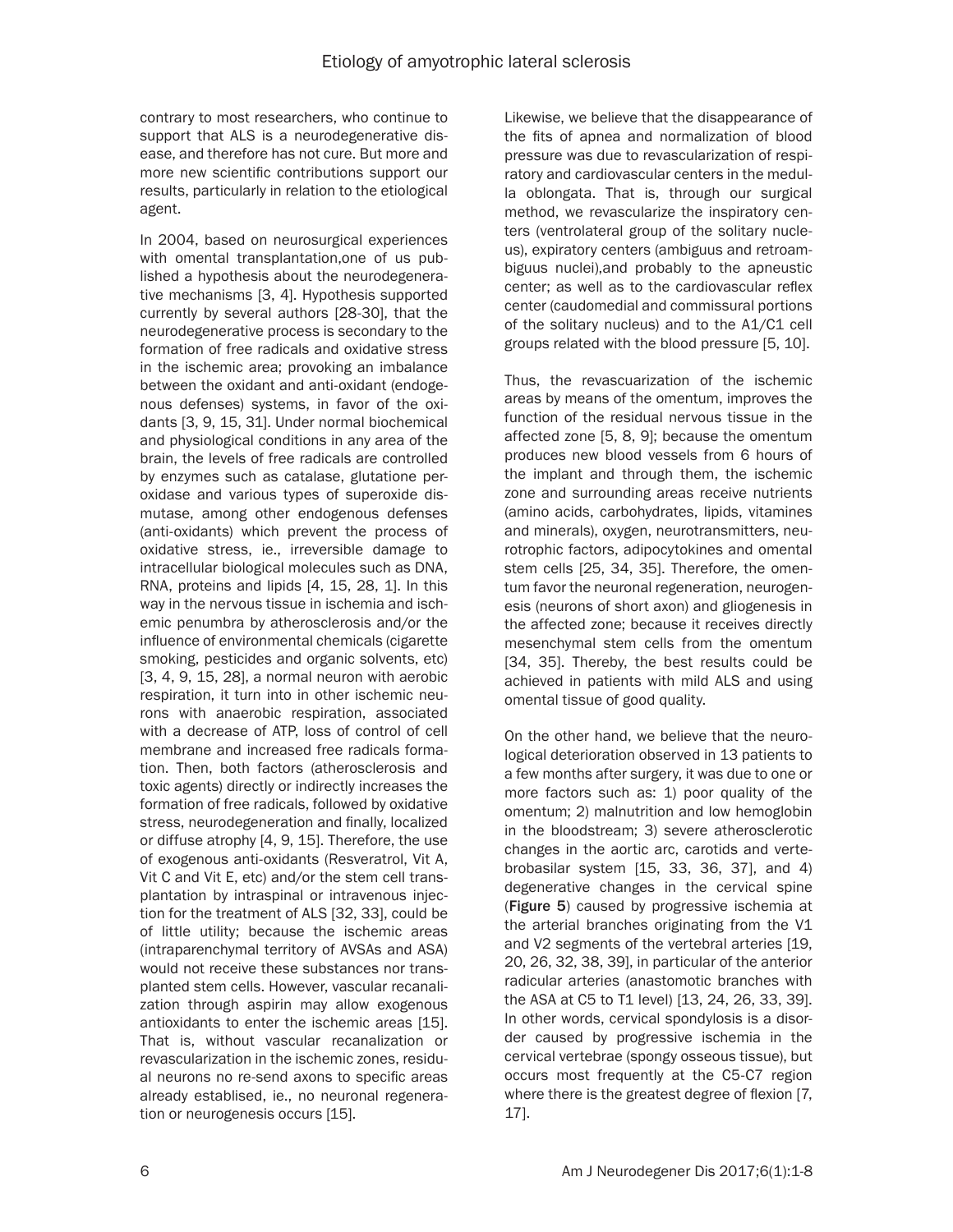Consequently, cervical degenerative disease [13, 16, 18-20, 39], cervical spondylotic myelopathy [6, 17, 40] and ALS [8, 5, 9, 10]; all of them are caused by progressive ischemia in the cervical spine due to atherosclerosis [15, 20, 36, 37], and associated with anatomical variations at the vertebral arteries and its branches [15, 24, 32, 33, 38]. In the first, the ischemia affecting to the cervical vertebrae [22, 39, 40]; in the second, vascular impairment extends in the cervical cord through the anterior and posterior radicular arteries [12, 20, 24], and in the third, the progressive ischemia affecting the intraparenchymal territory of AVSAs and/or of ASA, but in the lower cervical cord. Of the three diseases, the two firsts are the most common and both can also be treated which omental transplantation [7, 19].

### **Conclusions**

Our results confirm that the etiology of ALS is of ischemic origin, especially in the intraparenchymal territory of AVSAs caused by atherosclerosis and associated to anatomical variants at the V4 segments of the vertebral arteries. Since, by contrast, its revascularization by means of the omentum produce neurological improvement in variable degrees, from the first days of surgery. By contrast, we believe that the neurological impairment occurred in some patients, is related with the poor quality of the omentum implanted, increases of atherosclerosis in the vertebral arteries and/or vertebralsubclavian junction, and higher degenerative changes in the cervical spine. Finally, we want to add, that the diagnosis of this disease is essentilly clinical and helped with electromyography. For this reasons, future studies of autopsy in the cervical cord and medulla oblongata of ALS patients are needed to confirm our surgical findings and postoperative results.

Address correspondence to: Dr. Hernando Rafael, Bélgica 411-Bis, Colonia Portales, 03300 Mexico City, Mexico. Tel: +(5255) 5264 2774; +(51) 991 489 111; E-mail: hrtumi@yahoo.com

#### References

[1] Riley J, Federici T, Polak M, Kelly C, Glass J, Raore B, Taub J, Kesner V, Feldman EL, Boulis NM. Intraspinal stem cell transplantation in amyotrophic lateral sclerosis: a phase I safety trial, technical note, and lumbar safety outcomes. Neurosurgery 2012; 71: 405-416.

- [2] Srivastava AK. Clinical relevance of stem cell therapies in amyotrophic lateral sclerosis. Neurol India 2014; 62: 239-248.
- [3] Rafael H. Cerebral atherosclerosis and oxidative stress in Alzheimer's disease. J Alzheim Dis 2003; 5: 479-480.
- [4] Rafael H. Cerebral atherosclerosis and oxidative stress in some challenging diseases. J Neurol Sci (Turk) 2004; 21: 343-349.
- [5] Rafael H, Mego R, Amezcua JP, García W. Omental transplantation for amyotrophic lateral sclerosis: case report. J Neurol Sci (Turk) 2011; 28: 101-108.
- [6] Rafael H. Cervical spondylotic myelopathy: Surgical results and factors affecting outcome which spinal reference to age differences. Neurosurgery 2003; 53: 787-788.
- [7] Rafael H. Omental transplantation for cervical degenerative disease. J Neurosurg Spine 2010; 13: 139-140.
- [8] Rafael H, David JO, Vilca AS, Aservi JL, Sánchez MP, Medvedyev A, et al. Esclerosis lateral amiotrofica; experiencia quirúrgica en 13 pacientes. Acta Méd Per 2013; 30: 79-85.
- [9] Rafael H. Omental transplantation for neurodegenerative diseases. Am J Neurodegener Dis 2014; 3: 50-63.
- [10] Rafael H. Omental transplantation in a patient with mild ALS. Am J Neurodegener Dis 2016; 5: 153-157.
- [11] Gonzales N, Escobar E, Escamilla C. Esclerosis lateral amiotrofica: monografía. Rev Mex Med Fisic Rehabil 2003; 15: 44-54.
- [12] Munsat TL. Adult motor neuron diseases. In, Rowland LM (Ed). Merrit's texbook of neurology. Eighth edition. Philadelphia, Lea & Febiger 1989: 682-687.
- [13] Rafael H. Sporadic amyotrophic lateral sclerosis: a clinical analysis. Rev Hosp Juá Méx 2010; 77: 224-227.
- [14] Rowland LP, Shneider NA. Amyotrophic lateral sclerosis. N Engl J Med 2001; 344: 1688- 1700.
- [15] Rafael H. Aspirin against atherosclerotic intracranial arterial stenosis. J Neurol Neurophy 2016; 7: 403.
- [16] Beck DK. Cervical spondylosis: clinical findings and treatment. Comtemp Neurosurg 1991; 13: 1-6.
- [17] Mayfield FH. Cervical spondylotic radiculopathy and myelopathy. Adv Neurol 1979; 22: 307- 321.
- [18] Quintana LM. Complications in anterior cervical discectomy and fusión for cervical degenerative disc disease. World Neurosurg 2014; 82: 1058-1059.
- [19] Rafael H. Degenerative spondylolisthesis and joint disease in adult people. Rev Hosp Juá Méx 2008; 75: 218-222.